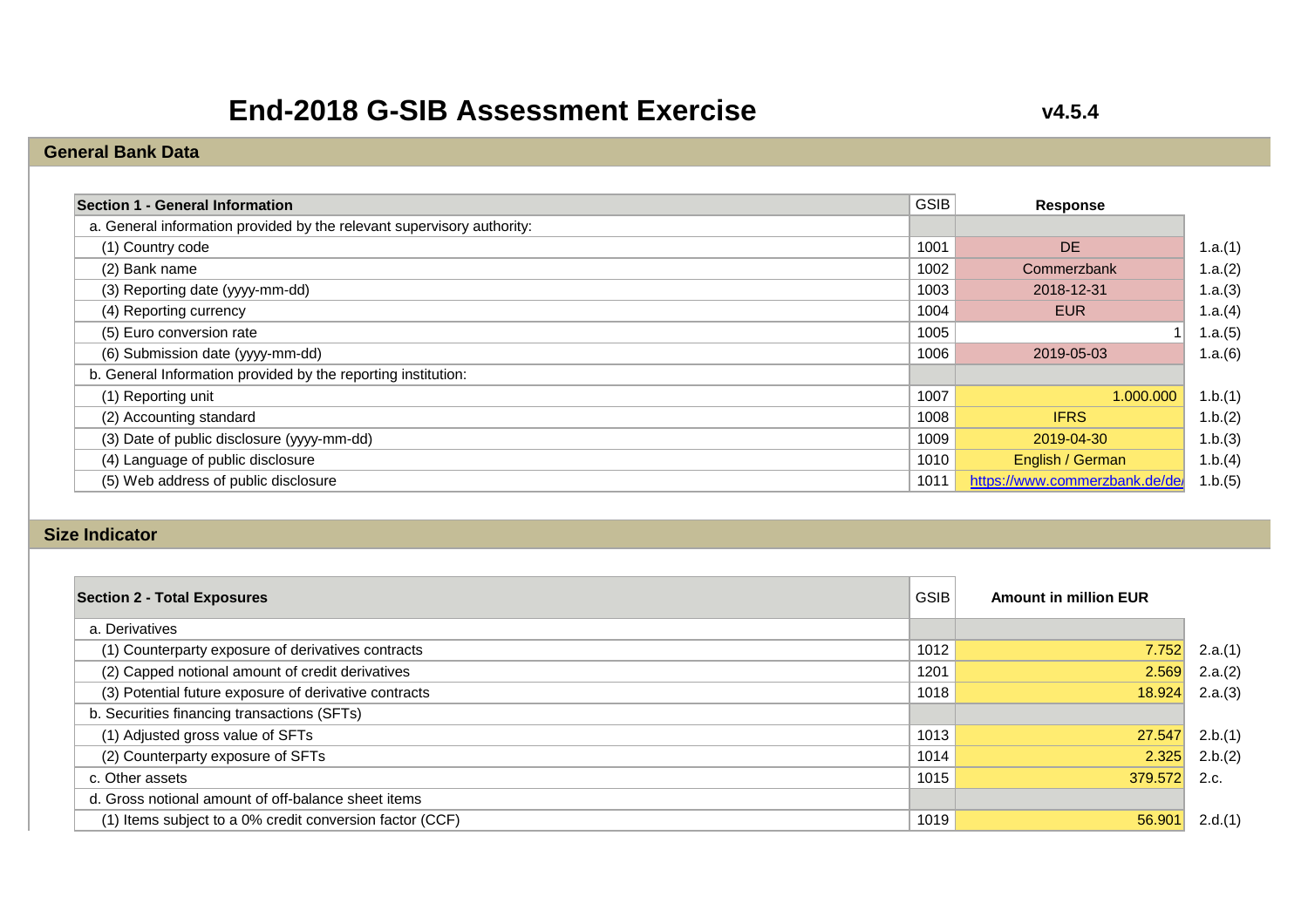| (2) Items subject to a 20% CCF                                                                                               | 1022 | 44.834       | 2.d.(2)         |
|------------------------------------------------------------------------------------------------------------------------------|------|--------------|-----------------|
| (3) Items subject to a 50% CCF                                                                                               | 1023 | 64.802       | 2.d.(3)         |
| (4) Items subject to a 100% CCF                                                                                              | 1024 |              | $5.370$ 2.d.(4) |
| e. Regulatory adjustments                                                                                                    | 1031 | 4.780 2.e.   |                 |
| f. Total exposures indicator (Total exposures prior to regulatory adjustments) (sum of items 2.a.(1) thorough 2.c, 0.1 times |      |              |                 |
| 2.d.(1), 0.2 times 2.d.(2), 0.5 times 2.d.(3), and 2.d.(4))                                                                  | 1103 | 491.115 2.f. |                 |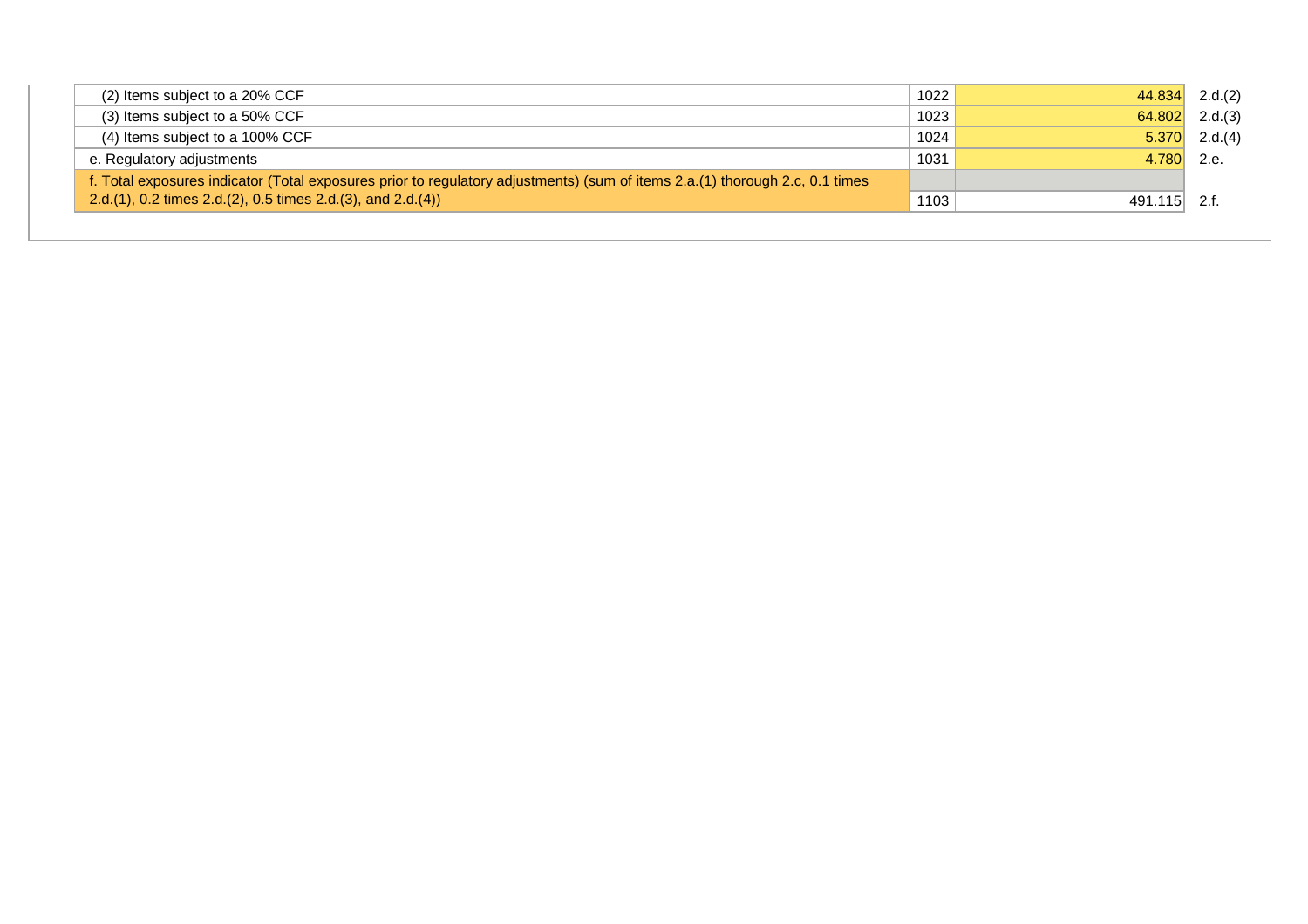#### **Interconnectedness Indicators**

| <b>Section 3 - Intra-Financial System Assets</b>                                                                                            | <b>GSIB</b> | <b>Amount in million EUR</b> |         |
|---------------------------------------------------------------------------------------------------------------------------------------------|-------------|------------------------------|---------|
| a. Funds deposited with or lent to other financial institutions                                                                             | 1033        | 22.680                       | 3.a.    |
| (1) Certificates of deposit                                                                                                                 | 1034        |                              | 3.a.(1) |
| b. Unused portion of committed lines extended to other financial institutions                                                               | 1035        | 11.508                       | 3.b.    |
| c. Holdings of securities issued by other financial institutions:                                                                           |             |                              |         |
| (1) Secured debt securities                                                                                                                 | 1036        | 7.365                        | 3.c.(1) |
| (2) Senior unsecured debt securities                                                                                                        | 1037        | 8.670                        | 3.c.(2) |
| (3) Subordinated debt securities                                                                                                            | 1038        | 27                           | 3.c.(3) |
| (4) Commercial paper                                                                                                                        | 1039        | 701                          | 3.c.(4) |
| (5) Equity securities                                                                                                                       | 1040        | 3.964                        | 3.c.(5) |
| (6) Offsetting short positions in relation to the specific equity securities included in item 3.c.(5)                                       | 1041        | 1.416                        | 3.c.(6) |
| d. Net positive current exposure of securities financing transactions with other financial institutions                                     | 1213        | 2.217                        | 3.d.    |
| e. Over-the-counter derivatives with other financial institutions that have a net positive fair value:                                      |             |                              |         |
| (1) Net positive fair value                                                                                                                 | 1043        | 8.698                        | 3.e.(1) |
| (2) Potential future exposure                                                                                                               | 1044        | 14.629                       | 3.e.(2) |
| f. Intra-financial system assets indicator (sum of items 3.a, 3.b through $3.c.(5)$ , $3.d$ , $3.e.(1)$ , and $3.e.(2)$ , minus $3.c.(6)$ ) |             |                              |         |
|                                                                                                                                             | 1045        | 79.042                       | 3.f.    |

| Section 4 - Intra-Financial System Liabilities                                                          | <b>GSIB</b> | <b>Amount in million EUR</b> |         |
|---------------------------------------------------------------------------------------------------------|-------------|------------------------------|---------|
| a. Funds deposited by or borrowed from other financial institutions:                                    |             |                              |         |
| (1) Deposits due to depository institutions                                                             | 1046        | 19.752                       | 4.a.(1) |
| (2) Deposits due to non-depository financial institutions                                               | 1047        | 41.789                       | 4.a.(2) |
| (3) Loans obtained from other financial institutions                                                    | 1105        |                              | 4.a.(3) |
| b. Unused portion of committed lines obtained from other financial institutions                         | 1048        | 0                            | 4.b.    |
| c. Net negative current exposure of securities financing transactions with other financial institutions | 1214        | .687                         | 4.c.    |
| d. Over-the-counter derivatives with other financial institutions that have a net negative fair value:  |             |                              |         |
| (1) Net negative fair value                                                                             | 1050        | 7.385                        | 4.d.(1) |
| (2) Potential future exposure                                                                           | 1051        | 12.950                       | 4.d.(2) |
| e. Intra-financial system liabilities indicator (sum of items 4.a.(1) through 4.d.(2))                  | 1052        | 83.564                       | 4.e.    |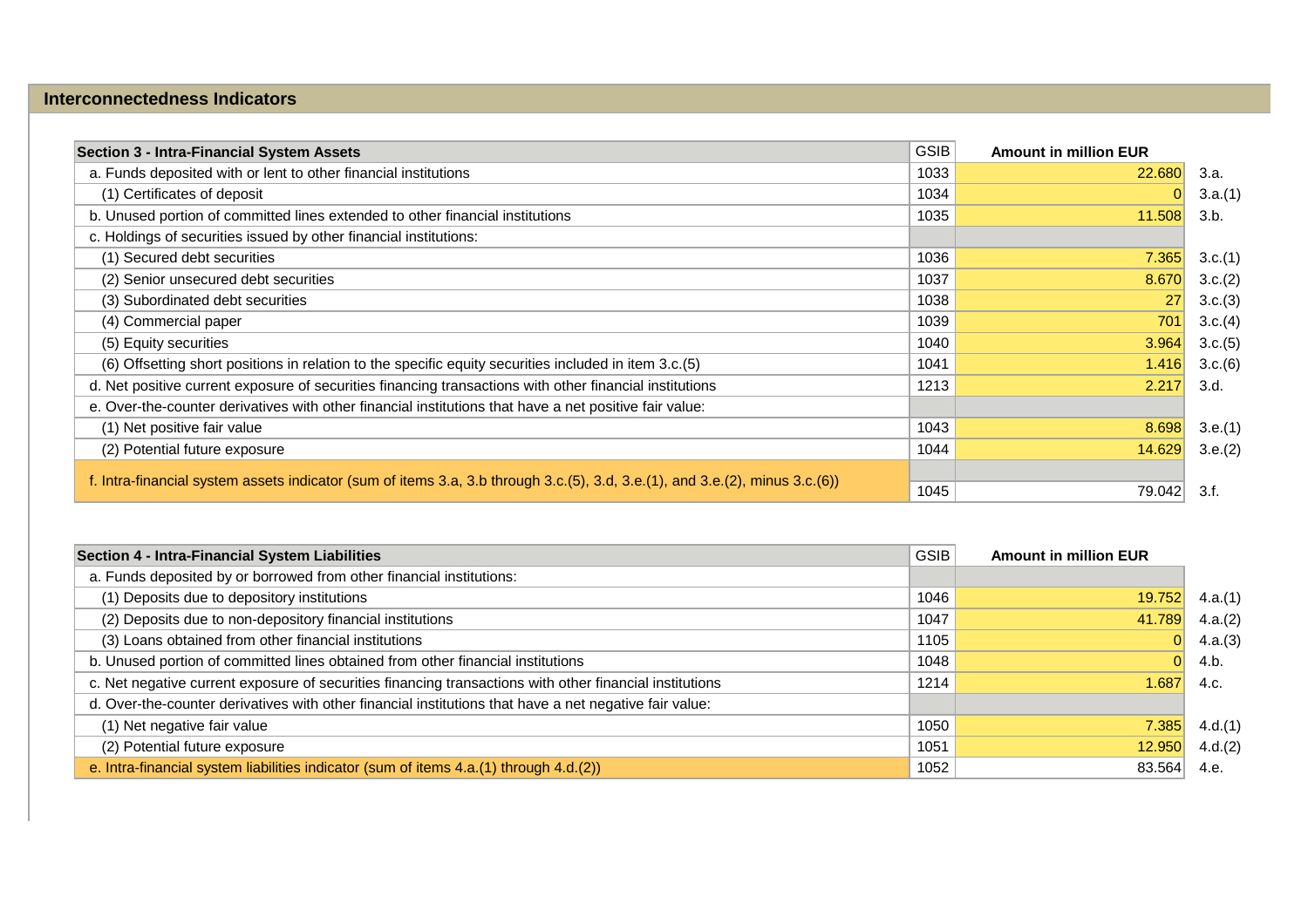| <b>Section 5 - Securities Outstanding</b>                                                 | <b>GSIB</b> |        |       |
|-------------------------------------------------------------------------------------------|-------------|--------|-------|
| a. Secured debt securities                                                                | 1053        | 18.869 | -5.а. |
| b. Senior unsecured debt securities                                                       | 1054        | 18.342 | 5.b.  |
| c. Subordinated debt securities                                                           | 1055        | 9.076  | 5.c.  |
| d. Commercial paper                                                                       | 1056        | 4.830  | 5.d.  |
| e. Certificates of deposit                                                                | 1057        | 841    | 5.e.  |
| f. Common equity                                                                          | 1058        | 7.239  | -5.f. |
| g. Preferred shares and any other forms of subordinated funding not captured in item 5.c. | 1059        | 0      | 5.g.  |
| h. Securities outstanding indicator (sum of items 5.a through 5.g)                        | 1060        | 59.197 | 5.h.  |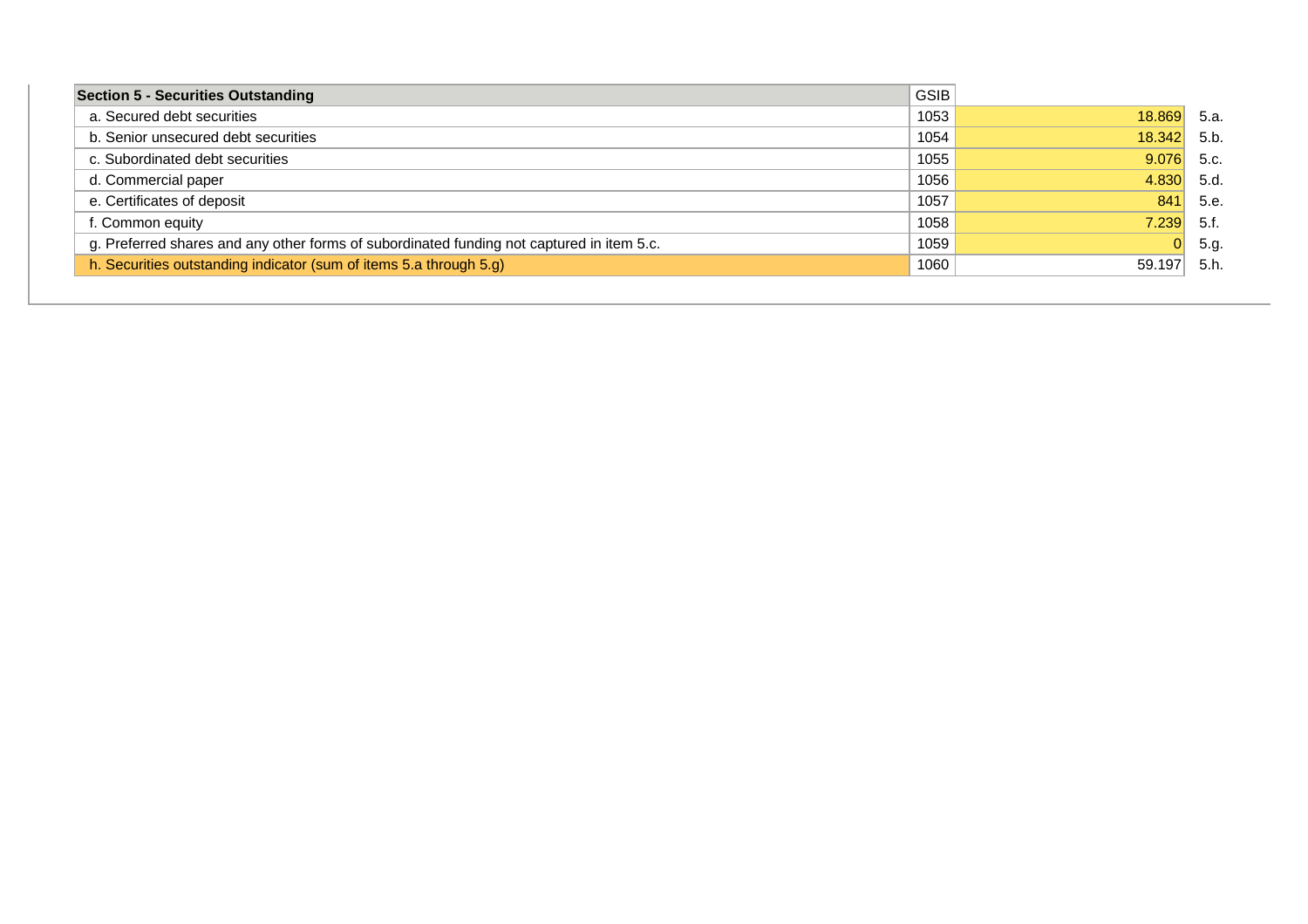### **Substitutability/Financial Institution Infrastructure Indicators**

| Section 6 - Payments made in the reporting year (excluding intragroup payments) | <b>GSIB</b> | <b>Amount in million EUR</b> |      |
|---------------------------------------------------------------------------------|-------------|------------------------------|------|
| a. Australian dollars (AUD)                                                     | 1061        | 67.543                       | 6.a. |
| b. Brazilian real (BRL)                                                         | 1062        | 30 <sup>1</sup>              | 6.b. |
| c. Canadian dollars (CAD)                                                       | 1063        | 127.300                      | 6.c. |
| d. Swiss francs (CHF)                                                           | 1064        | 261.419                      | 6.d. |
| e. Chinese yuan (CNY)                                                           | 1065        | 191.076                      | 6.e. |
| f. Euros (EUR)                                                                  | 1066        | 17.288.532                   | 6.f. |
| g. British pounds (GBP)                                                         | 1067        | 1.020.368                    | 6.g. |
| h. Hong Kong dollars (HKD)                                                      | 1068        | 47.880                       | 6.h. |
| i. Indian rupee (INR)                                                           | 1069        | 146                          | 6.i. |
| . Japanese yen (JPY)                                                            | 1070        | 225.740                      | 6.j. |
| k. Mexican pesos (MXN)                                                          | 1108        | 18.773                       | 6.k. |
| I. Swedish krona (SEK)                                                          | 1071        | 53.314                       | 6.I. |
| m. United States dollars (USD)                                                  | 1072        | 8.131.705                    | 6.m. |
| n. Payments activity indicator (sum of items 6.a through 6.m)                   | 1073        | 27.433.827                   | 6.n. |

| <b>Section 7 - Assets Under Custody</b> | <b>GSIB</b> | <b>Amount in million EUR</b> |  |
|-----------------------------------------|-------------|------------------------------|--|
| . Assets under custody indicator        | 1074        | 276.576                      |  |

| Section 8 - Underwritten Transactions in Debt and Equity Markets | <b>GSIB</b> | <b>Amount in million EUR</b> |      |
|------------------------------------------------------------------|-------------|------------------------------|------|
| a. Equity underwriting activity                                  | 1075        | 874                          | .8a. |
| b. Debt underwriting activity                                    | 1076        | 40.710                       | 8.b. |
| c. Underwriting activity indicator (sum of items 8.a and 8.b)    | 1077        | 41.584                       | 8.c. |

## **Complexity indicators**

| Section 9 - Notional Amount of Over-the-Counter (OTC) Derivatives | <b>GSIB</b> | <b>Amount in million EUR</b> |  |
|-------------------------------------------------------------------|-------------|------------------------------|--|
| a. OTC derivatives cleared through a central counterparty         | 1078        | 3.139.740                    |  |
| b. OTC derivatives settled bilaterally                            | 1079        | l.277.116l                   |  |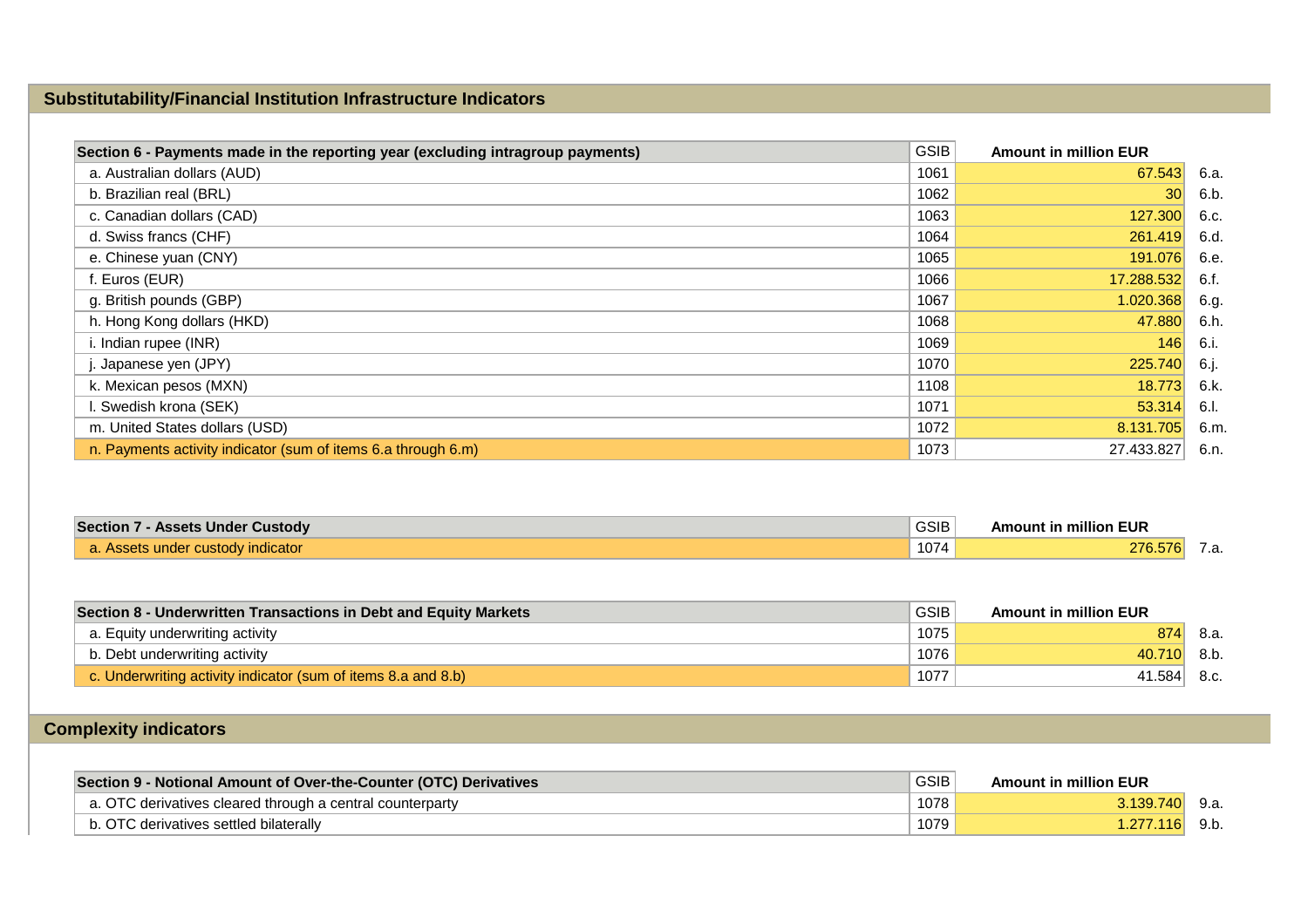| $\mathsf r$ (sum of items 9.a and 9.b) $\mathsf r$<br>dicator<br>derivatives ind<br>$\sim$<br>u. | 1080 | . 416.856 | $\sim$<br>ວ.ບ. |
|--------------------------------------------------------------------------------------------------|------|-----------|----------------|
|                                                                                                  |      |           |                |

| Section 10 - Trading and Available-for-Sale Securities                                               | GSIB <sup>1</sup> | <b>Amount in million EUR</b> |       |
|------------------------------------------------------------------------------------------------------|-------------------|------------------------------|-------|
| a. Held-for-trading securities (HFT)                                                                 | 1081              | 15.946                       | 10.a. |
| b. Available-for-sale securities (AFS)                                                               | 1082              | 25.545                       | 10.b. |
| c. Trading and AFS securities that meet the definition of Level 1 assets                             | 1083              | 18.861                       | 10.c. |
| d. Trading and AFS securities that meet the definition of Level 2 assets, with haircuts              | 1084              | 10.886                       | 10.d. |
| e. Trading and AFS securities indicator (sum of items 10.a and 10.b, minus the sum of 10.c and 10.d) | 1085              | 11.743                       | 10.e. |

| Section 11 - Level 3 Assets                                                                                               | GSIB | <b>Amount in million EUR</b> |       |
|---------------------------------------------------------------------------------------------------------------------------|------|------------------------------|-------|
| $\sqrt{a}$ . Level 3 assets indicator (Assets valued for accounting purposes using Level 3 measurement inputs) $\sqrt{a}$ | 1086 | 9.721                        | 11.a. |